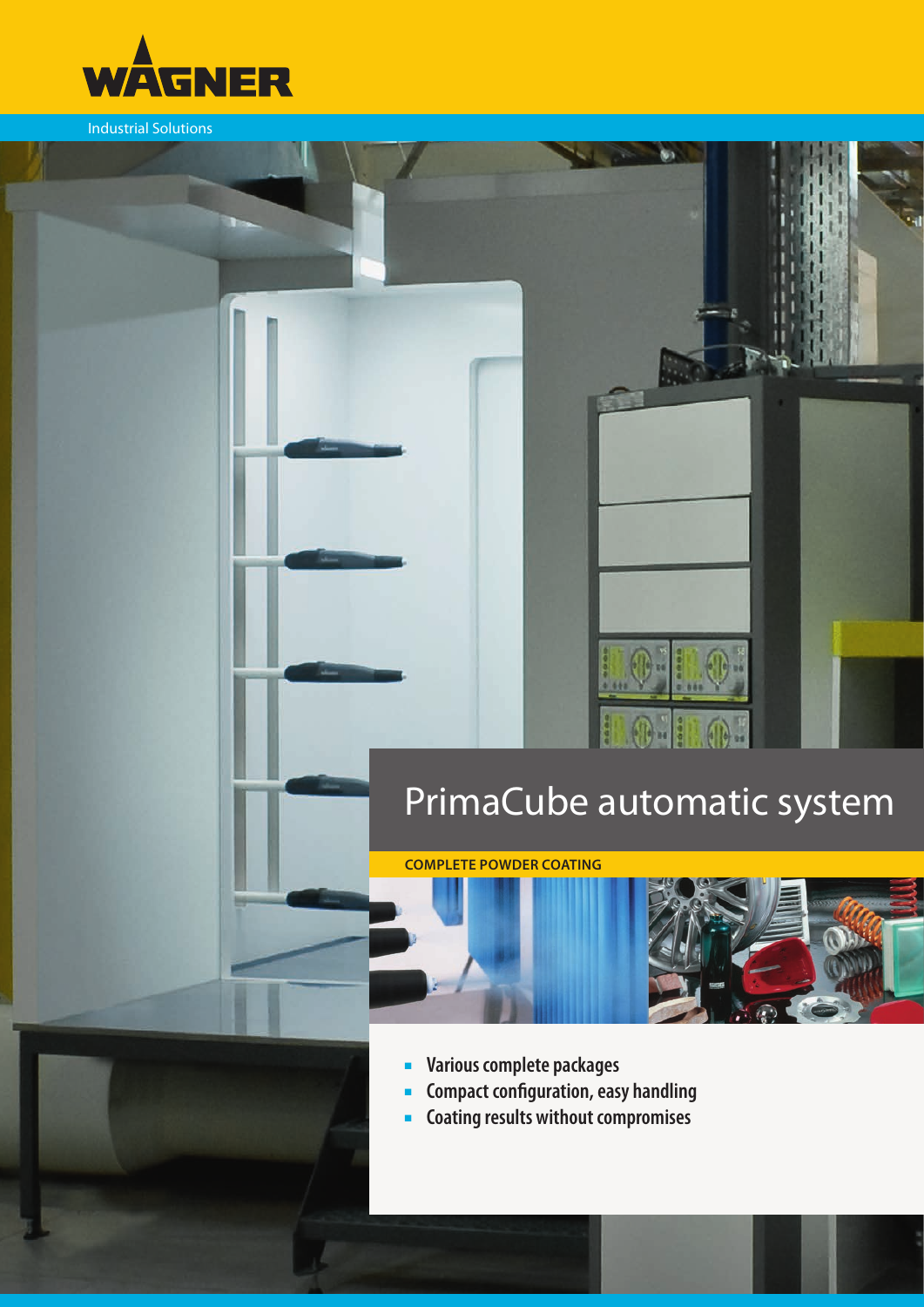PrimaCube is the newest member in the WAGNER family of quick color change plastic powder booths. PVC sandwich construction, compact design, variable standard component, high coating efficiency and direct access to the work piece for the manual operator are some of the features of this booth type.

By conforming to standards, WAGNER can offer a complete system that assures the highest technical performance at a competitive price.

At the same time, only high quality components that influence coating results have been integrated. These components are the standard components for most modern powder coating systems.

## WAGNER PrimaCube PVC booths

- Modular PVC sandwich construction
- Booth length only 2,5 m plus manual platforms
- Max. workpiece dimension h=1800 mm w= 800 mm
- Twin channel suction
- Booths floor with blow-off device
- 3 gun slots per side



### WAGNER PrimaCenter Powder Feed

- Central system control with 4" Touch screen
- Compact design to fit into limited work space
- Working out of a fluidized powder container
- Supply of up to 12 guns
- Blow out units for color change
- Easy operation



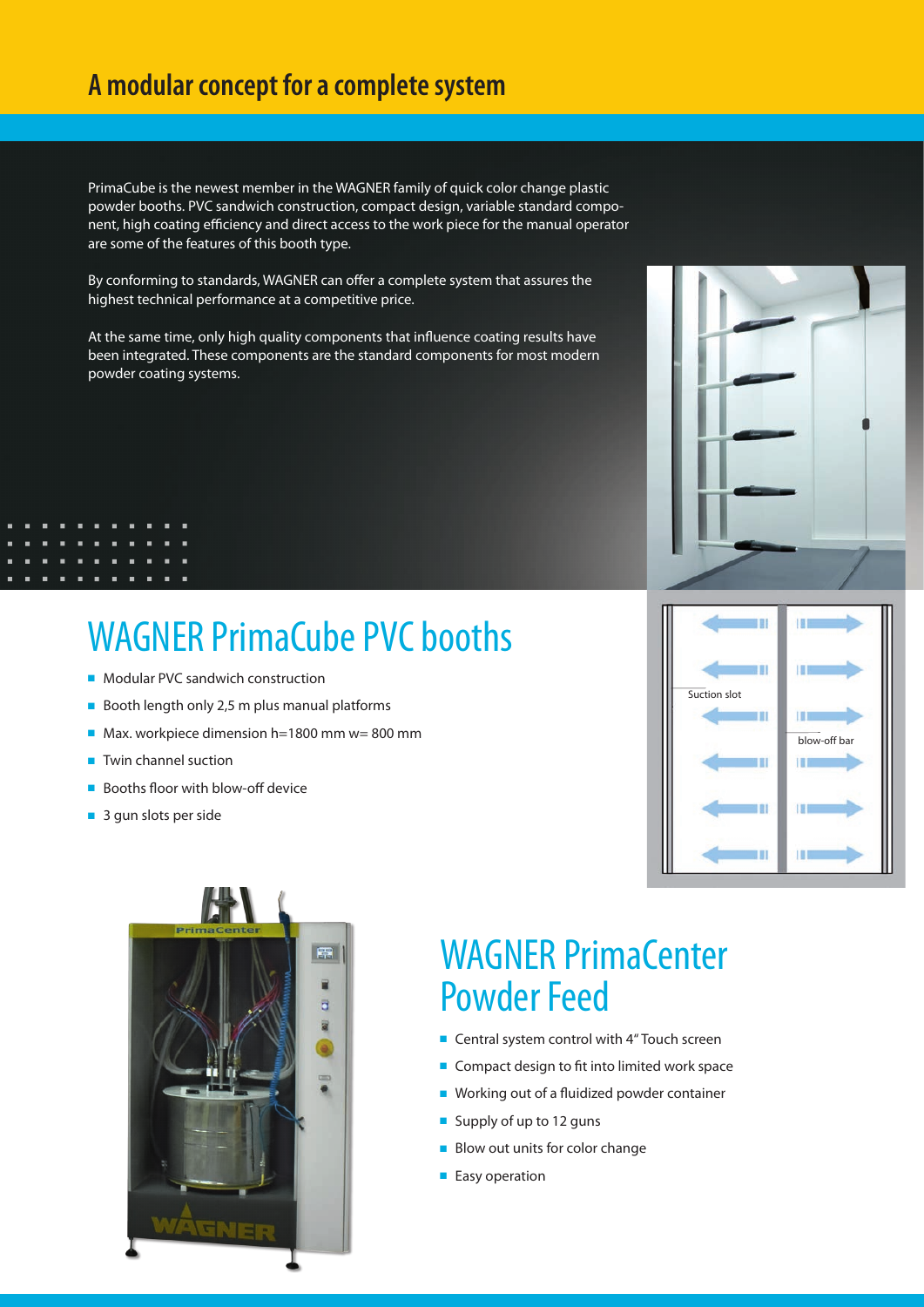#### **High quality single components in perfect harmony**

# Perfect coating results - without compromises

The quality of the coating results is determined mainly by the feeding system, the powder guns, the controls and the air streams within the coating area.

For these core components WAGNER has chosen the best quality and highest technological level for each market segment.

- AFC Air flow control with closed-loop technology
- **HVM Digital High Voltage Module**
- Optimized feeding and atomizing systems
- Booth concept with the WAGNER Twin suction pipes.



# Set powder amount with AFC Air flow control

- Simple setting with one control dial
- Reproducable settings and results
- 50 coating programms
- Constant coating quality
- Perfect coating results
- High quality

# Coating guns PEA-C4 XL and PEM-C4 Ergo

The automatic gun PEA-C4 XL with its aerodynamic shape can be easily cleaned and works perfectly in color change systems. The manual gun PEM-C4 Ergo is a lightweight and a well balanced gun for long and fatique free operation. A wide range of nozzle systems are available.

- C4 nozzle systems with optimized atomizing characteristic
- High power HV cascade up to 100 kV
- Quick lock nozzle connection